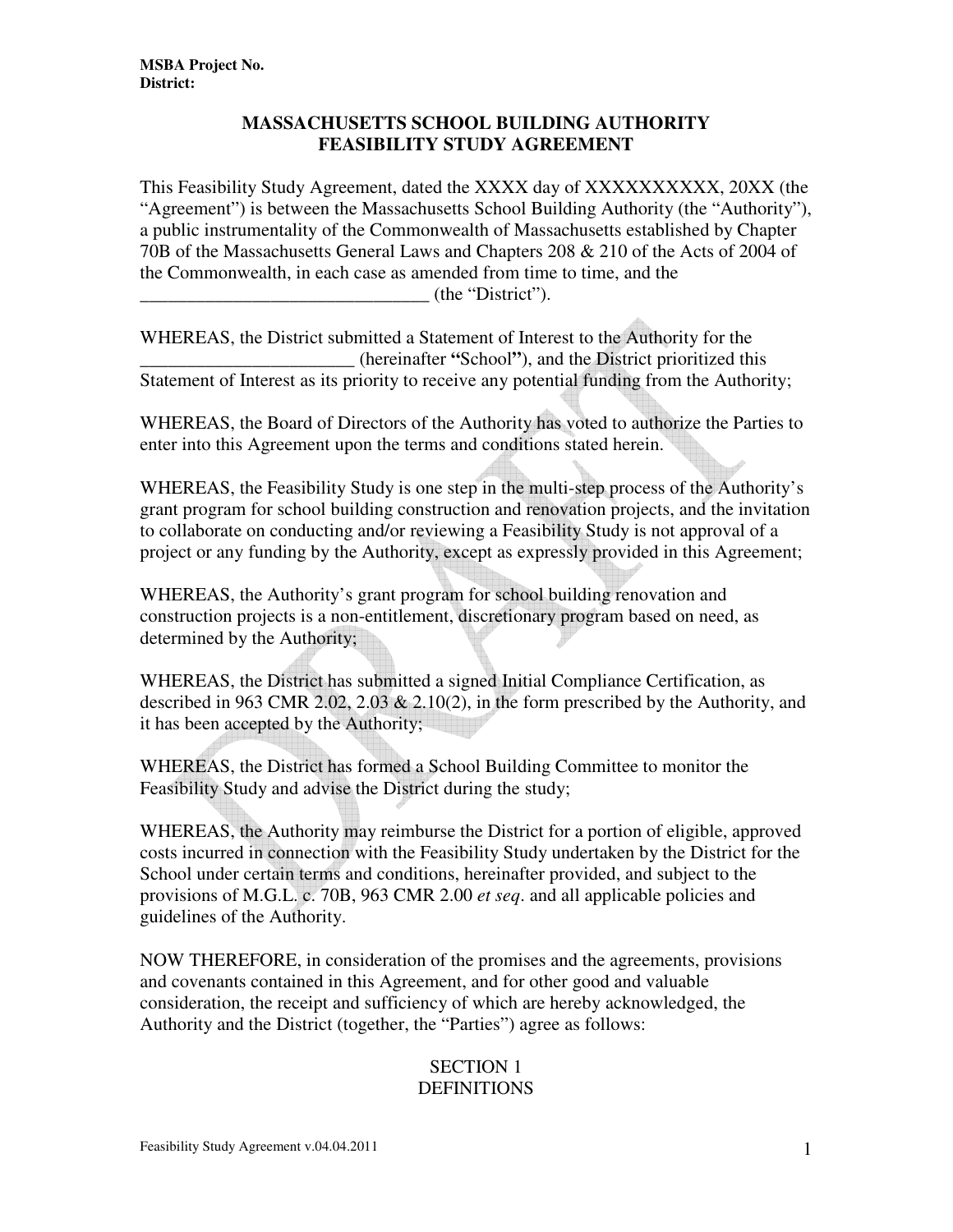1.1 Capitalized terms not specifically defined in this Definitions section shall have the meanings ascribed to them in either M.G.L. c. 70B or 963 CMR 2.00 *et seq*.

"Budget" shall mean a complete and full enumeration of all costs, including both hard costs and soft costs, so-called, that the District reasonably estimates, to the best of its knowledge and belief, will be incurred in connection with the planning, development, and the completion of the Feasibility Study, which Budget shall be approved by the Authority and attached hereto as **Exhibit A**, as it may be updated from time to time.

"Design Contract" shall mean the standard design contract developed and prescribed by the Authority, as it may be amended by the Authority from time to time, that shall be executed by the District and the Designer for design services related to the Proposed Project.

"Designer" shall mean the individual, corporation, partnership, sole proprietorship, joint stock company, joint venture, or other entity engaged in the practice of architecture, landscape architecture, or engineering that meets the requirements of M.G.L. c. 7, § 38A 1/2 (b) and has been procured and contracted by the District to conduct a Feasibility Study, in accordance with the provisions of Sections 2.1(a)(i) and 2.1(a)(ii) of this Agreement.

"Excusable Delay" shall mean a delay of the Feasibility Study that either (a) is solely because of a natural event, such as flood, storms, or lightning, that is not preventable by any human agency, or (b) is reasonably determined by the Authority to be excusable.

"Feasibility Study" shall mean a study as described in 963 CMR 2.10(8) and in any applicable policies and guidelines of the Authority and, in relation to a Major Reconstruction Project or Repair Project, as described in M.G.L. c. 70B, 963 CMR 2.00 *et seq.* and any applicable policies and guidelines of the Authority, shall also include an engineering study, in a format prescribed by or otherwise acceptable to the Authority, to investigate potential options and solutions, including cost estimates, for the deficiencies and issues identified in the Statement of Interest or as otherwise determined by the Authority.

"Owner's Project Manager" shall mean the individual corporation, partnership, sole proprietorship, joint stock company, joint venture, or other entity under contract with, designated, or assigned by the District and approved by the Authority, to fully and completely manage and coordinate administration of the Project to completion. The Owner's Project Manager must meet the qualifications set forth in M.G.L. c. 149, § 44A ½, 963 CMR 2.00 *et seq*., and all applicable policies and guidelines of the Authority.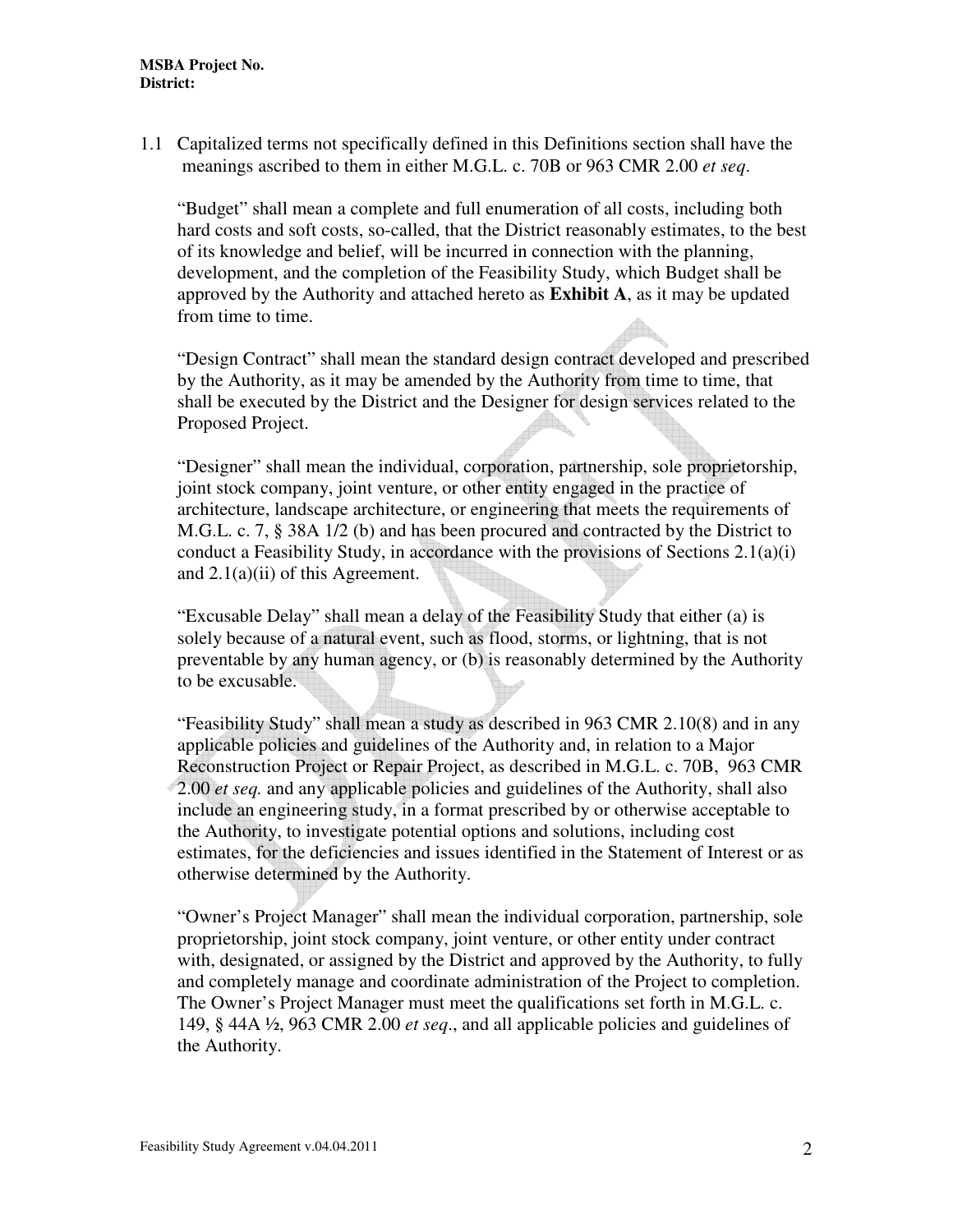"Scope" shall mean the scope of the Feasibility Study as described in 963 CMR 2.10(8) and any applicable policies and guidelines of the Authority or as otherwise determined in writing by the Authority and as more fully described in **Exhibit B** attached hereto, as it may be updated from time to time as mutually agreed upon by the District and the Authority.

"Schedule" shall mean the schedule for the Feasibility Study, which schedule shall be updated from time to time and approved by the Authority, and is attached hereto as **Exhibit C**.

"School" shall mean the \_\_\_\_\_\_\_\_\_\_\_\_\_\_\_\_ located in the District.

"Statement of Interest" shall mean the Statement of Interest, as defined in 963 CMR 2.09 and all applicable policies and guidelines of the Authority, submitted to the Authority by the District for the School.

# SECTION 2 FEASIBILITY STUDY

Subject to the terms and conditions of this Agreement, and in reliance on the representations, warranties and covenants contained herein, the Parties hereby agree as follows:

#### 2.1 Feasibility Study.

(a.) The Parties hereby agree that the District shall undertake a Feasibility Study to investigate potential options and solutions, including cost estimates, to the School's deficiencies and issues as identified in the Statement of Interest or as otherwise determined by the Authority and in accordance with the Scope, Budget, and Schedule approved by the Authority. The adequacy, sufficiency and/or acceptability of a Feasibility Study or a Prior Study, as defined in Section 2.1(c) of this Agreement, for the purposes of the Authority's grant program shall be determined by the Authority within its sole discretion. Any determination by the Authority that a Feasibility Study or Prior Study is adequate, sufficient or acceptable for the Authority's purposes shall not be construed as a certification or approval by the Authority of the studies, plans, drawings, designs, cost estimates, specifications or any other information or materials contained therein. The District, its officials, employees and agents are and shall remain responsible for the Feasibility Study and/or Prior Study and the building designs, site plans, drawings, cost estimates, specifications and other materials and information relative thereto that the District submits to the Authority. The Authority's review of the Feasibility Study and/or Prior Study and any studies, plans, drawings, designs, cost estimates, specifications or any other information or materials contained therein or related thereto is solely for the purpose of determining whether they meet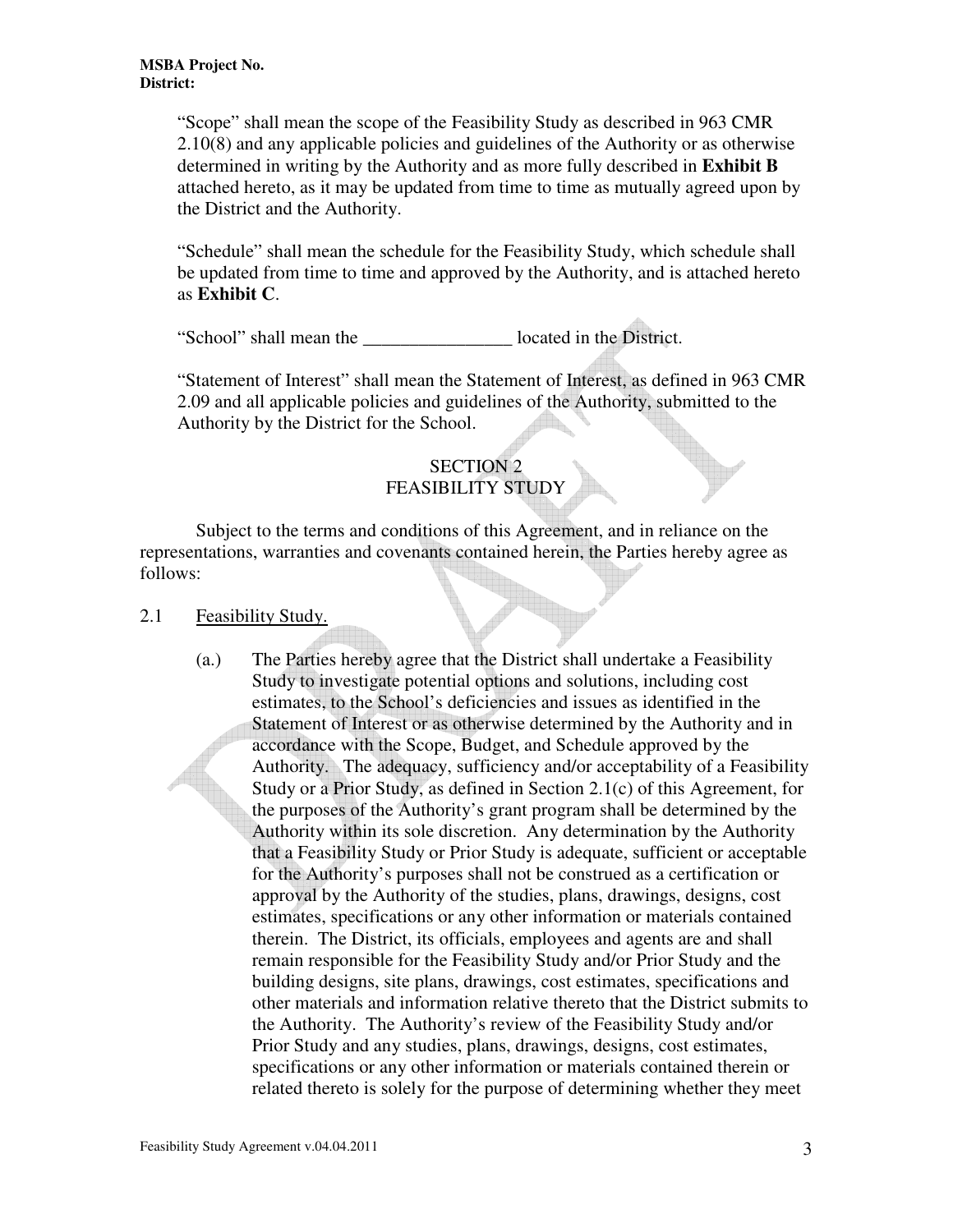the provisions of this Agreement and the Authority's regulations, standards, policies, guidelines and other requirements and whether the District will be eligible for potential funding from the Authority for the Proposed Project. Approval of a Proposed Project shall only be determined by a vote of the Authority's Board in accordance with 963 CMR 2.00 *et seq.* and the applicable policies and guidelines of the Authority.

(i.) The District shall procure a Designer to conduct the Feasibility Study pursuant to the provisions of M.G.L. c. 7, § 38A ½ through 38 O, 963 CMR 2.10(8), 963 CMR 2.12, and any other applicable laws and regulations; provided, however, that if the estimated construction cost of the Proposed Project is determined to be more than five million dollars (\$5,000,000), then the District shall select the Feasibility Study Designer using the Authority's Designer Selection Panel in accordance with 963 CMR 2.00 *et seq.* and all applicable policies and guidelines of the Authority. The District shall not use a Designer who was procured by the District prior to July 1, 2007, to conduct the Feasibility Study, unless the Designer is acceptable to the Authority. It is further provided that, if said Designer who was procured by the District prior to July 1, 2007, is unacceptable to the Authority, the District shall conduct a new procurement for a Feasibility Study Designer pursuant to the applicable provisions of M.G.L. c. 7, § 38A ½ through 38 O, 963 CMR 2.10(8), 963 CMR 2.12, and any rules, regulations, policies and guidelines of the Authority.

 $(iii.)$  The District shall use the Authority's Design Contract to contract with the Designer for the Feasibility Study. The District shall monitor the performance of the Designer and shall require the Designer to fully comply with all provisions of the Design Contract, including, but not limited to, all provisions affecting the interests of the Authority.

(iii.) If, at any time, the construction cost of the Proposed Project is estimated to be more than one million five hundred thousand dollars (\$1,500,000), or if the construction cost of the Proposed Project is estimated to be equal to or less than one million five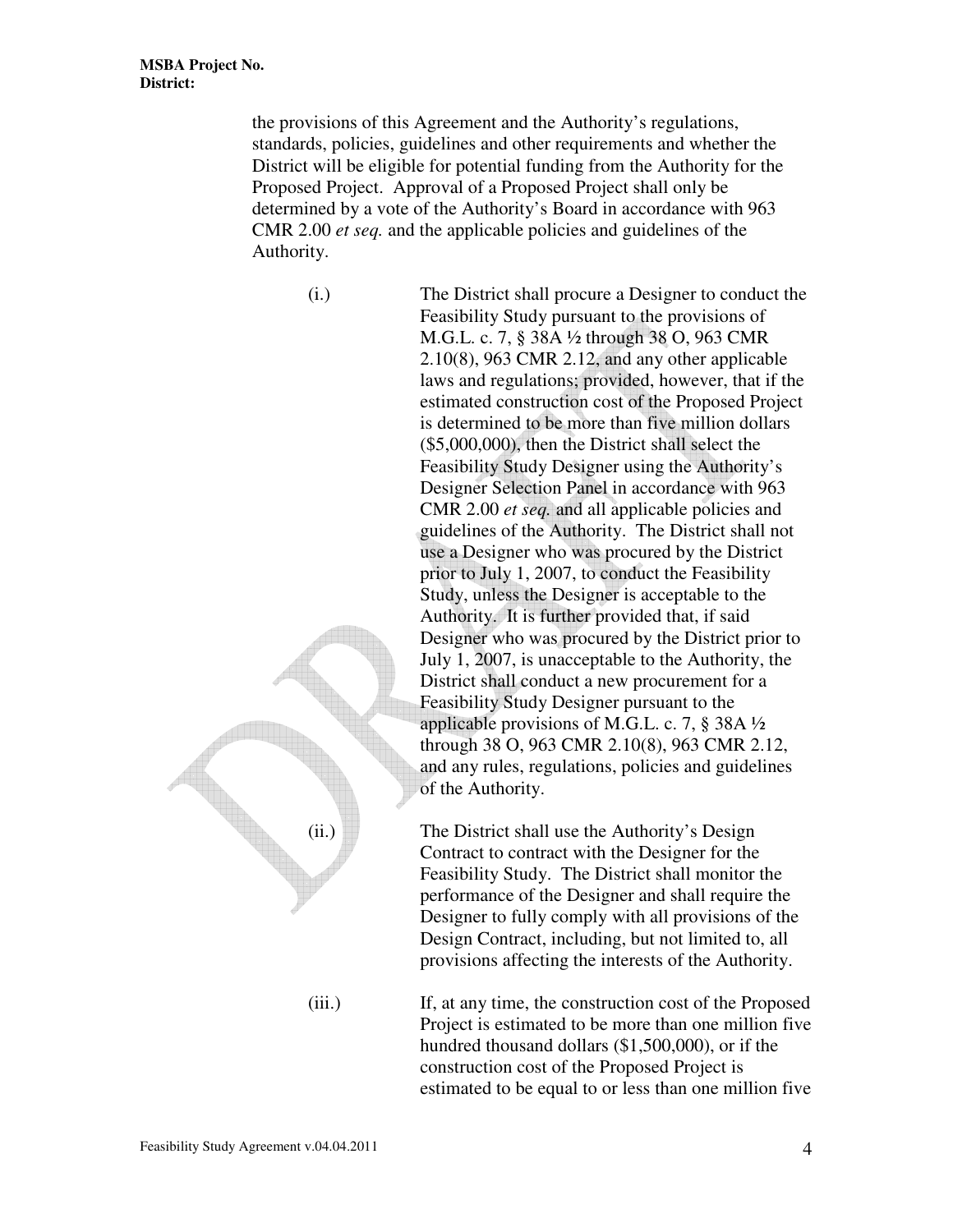hundred thousand dollars (\$1,500,000) and the Authority so requires, at any time, as a condition to qualify for funding by the Authority, the District shall procure and maintain under contract, or otherwise assign, an Owner's Project Manager, pursuant to M.G.L. c. 149, § 44A ½ , 963 CMR 2.00, *et seq.* and any applicable policies and guidelines of the Authority. The selection of an Owner's Project Manager shall be subject to the review and approval of the Authority as required by M.G.L. 70B, 963 CMR 2.00, *et seq.*, and any applicable policies and guidelines of the Authority. Any costs associated with an Owner's Project Manager who is not approved by the Authority shall not be eligible for reimbursement.

iv. Where applicable, the District shall use the Authority's model request for services and standard contract to procure and contract with any Owner's Project Manager for the Proposed Project, including the Feasibility Study stage of the Proposed Project. The District shall monitor the performance of the Owner's Project Manager and shall require the Owner's Project Manager to fully comply with all provisions of the contract between the District and the Owner's Project Manager including, but not limited to, all provisions affecting the interests of the Authority.

(b.) Subject to the satisfaction of or compliance with, as reasonably determined by the Authority, : all of the terms and conditions of this Agreement, the applicable provisions of M.G.L. c. 70B, Chapters 208 and 210 of the Acts of 2004, and 963 CMR 2.00 *et seq*. and any other rule, regulation, policy or guideline of the Authority, and further subject to the Authority's approval of the Scope, Budget and Schedule and the District's approval, authorization and appropriation for the Feasibility Study using forms prescribed by or otherwise acceptable to the Authority, the Authority hereby agrees to pay to the District an amount that shall under no circumstances exceed the lesser of (i) XX per cent ( XX %) of the eligible, approved costs of the Feasibility Study, as determined by the Authority, or (ii) \$ XXXXXXXX. The Parties hereby acknowledge and agree that \$ XXXXXXXX is the maximum amount of funding that the District may receive from the Authority for the Feasibility Study, and that the final amount of eligible Feasibility Study costs approved by the Authority may equal an amount less than \$ XXXXXXXX, as determined by an audit or audits conducted by the Authority. Any costs and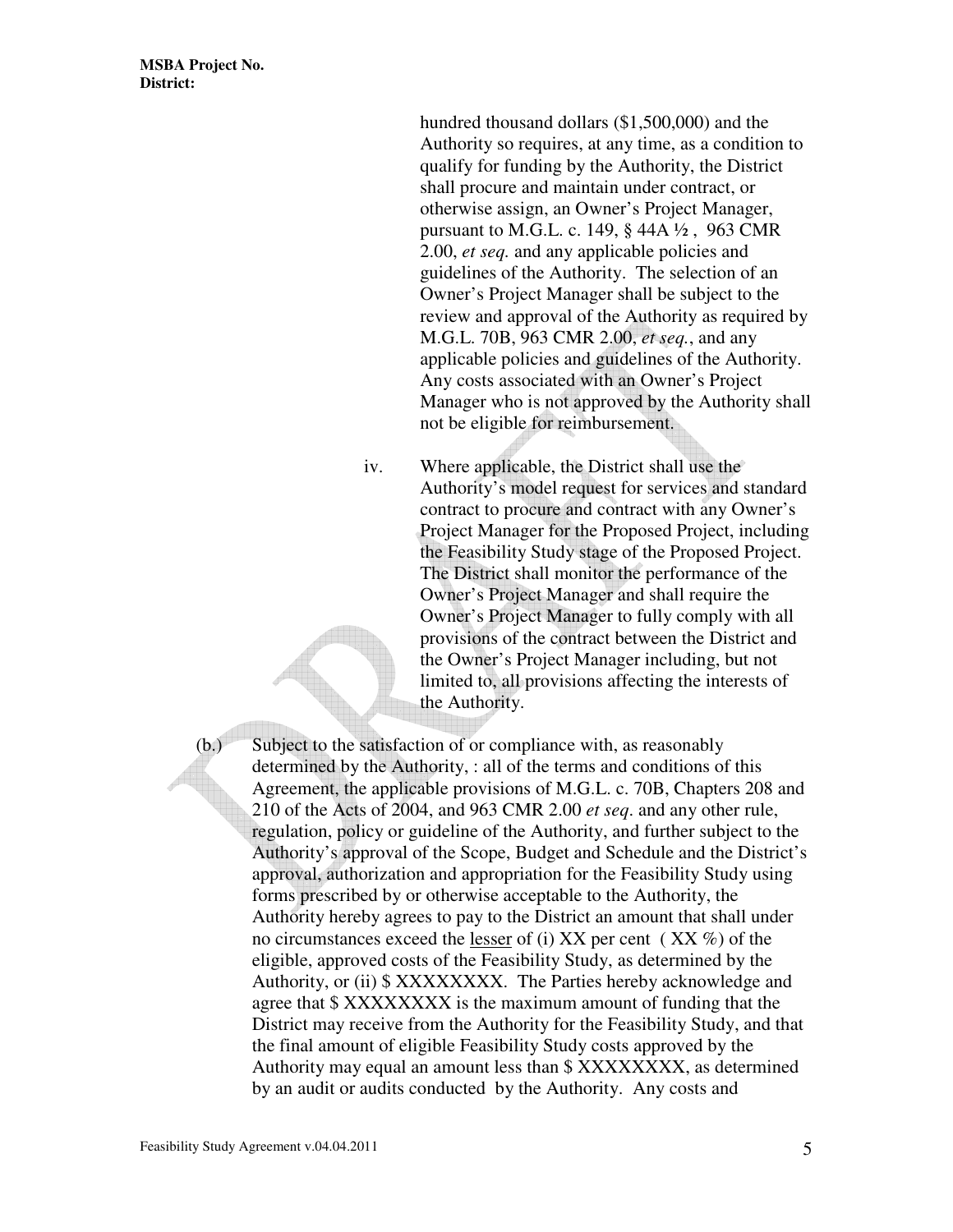expenditures that are determined by the Authority to be either in excess of the \$ XXXXXXXX or ineligible for payment by the Authority shall be the sole responsibility of the District. The reimbursement rate set forth above, and as more fully described in the Reimbursement Rate Summary, attached hereto as **Exhibit "D"**, is the rate at which the District may be reimbursed for the eligible, approved costs of the Feasibility Study.

In the event that the Authority reasonably determines that the Feasibility Study is not in accordance or compliance with the Scope, Schedule, Budget, all of the terms and conditions of this Agreement, the provisions of M.G.L. c. 70B, Chapters 208 and 210 of the Acts of 2004, 963 CMR 2.00 *et seq*. and any other rule, regulation, policy or guideline of the Authority, or is delayed (other than an Excusable Delay) or is not duly authorized, approved and funded by the District in accordance with applicable law and as required by the Authority, then the Authority may temporarily and/or permanently withhold payments to the District for any eligible, approved costs of the Feasibility Study, provided that the Authority shall not unreasonably withhold any such payments and further provided that the Authority shall give written notice to the District of any such withholding. Notwithstanding the foregoing, failure by the Authority to provide such written notice timely shall not create or result in any entitlement to payment for the District. In the event that the Authority either temporarily or permanently withholds payment for the Feasibility Study, the District hereby agrees and acknowledges that the Authority shall have no liability for any such withholding of payment or any loss that may occur as a result of any such withholding of payment.

The District shall not be eligible to receive any funding for the Authority's share of the eligible, approved Feasibility Study costs, or any portion thereof, unless and until the Authority has approved the Scope, Budget, and Schedule. The Authority shall reimburse the District only for costs incurred by the District in connection with the Feasibility Study that are timely submitted to the Authority, eligible for reimbursement pursuant to Authority policies, procedures, and guidelines, and audited and approved by the Authority.

(c) Notwithstanding the provisions of Section 2.1(a) above, in the event that the District commenced a feasibility study unilaterally or without the prior written acknowledgement and concurrence of the Authority in connection with the deficiencies and issues identified in the Statement of Interest or as otherwise determined by the Authority (hereinafter "Prior Study"), and, after review, the Authority has determined in writing that the Prior Study is adequate and meets the needs of the Authority, in whole or in part, the District may submit to the Authority requests for reimbursement of costs related to the Prior Study subject to the provisions of Section 2.1 (b), Section 4 and any other applicable provisions of this Agreement. The District acknowledges and agrees that any costs incurred by the District in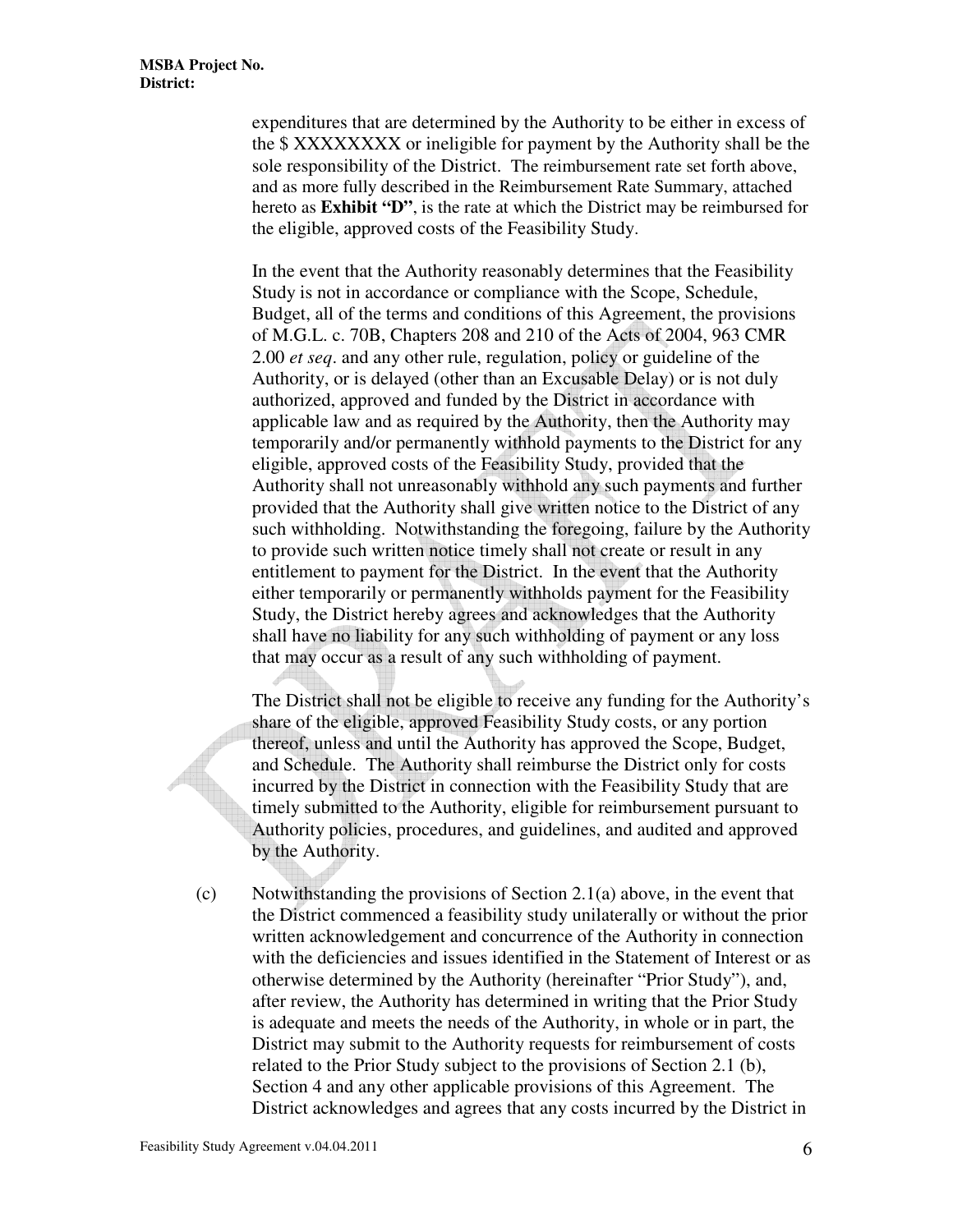relation to the Prior Study may not be eligible for reimbursement. In the event that any such costs are determined to be eligible, approved costs by the Authority, they shall be subject to the provisional reimbursement rate set forth in Section 2.1(b) of this Agreement and shall be subject to audit by the Authority. The District further acknowledges and agrees that, notwithstanding a determination by the Authority that the Prior Study is adequate and meets the Authority's needs, in whole or in part, the Authority may require the District to conduct a new or supplemental Feasibility Study, in accordance with, and as described in, the Budget, Scope and Schedule. The District further acknowledges and agrees that costs incurred in connection with a Prior Study that (i) does not meet the needs of the Authority, in whole or in part, as determined by the Authority, or (ii) was conducted after September 22, 2006, shall not be eligible for reimbursement.

## 2.2 Term of Agreement.

This Agreement shall terminate upon (1) approval of a Project Scope and Budget Agreement for the Proposed Project by the Authority's Board and (2) execution of said Project Scope and Budget Agreement by the Authority and the District or it shall terminate at a time specified in the Schedule, whichever occurs sooner.

# SECTION 3 **COVENANTS**

The District covenants and agrees that as long as this Agreement is in effect, the District shall and shall cause its employees, officers, agents, and representatives to perform and comply with all covenants of this Agreement.

3.1 The District hereby agrees that it shall make available for inspection by, and submit to, the Authority any and all information and documentation related to the Feasibility Study, including, but not limited to budget information, progress reports, and draft copies that may be requested by the Authority, promptly and in no event later than the deadline stated in any such request.

3.2 The District hereby agrees that it shall work with the Authority in developing the Scope, Budget and Schedule for the Feasibility Study and it acknowledges and agrees that the Authority's funding for the Feasibility Study is subject to the Authority's approval of the Scope, Budget and Schedule.

3.3 The District hereby acknowledges and agrees that the Authority shall not provide any amounts in excess of the amount determined under Section 2.1(b) of this Agreement.

3.4 The District hereby acknowledges and agrees that the Authority may, in its sole discretion, determine that certain costs incurred by the District in connection with the Feasibility Study are not eligible for reimbursement by the Authority, pursuant to any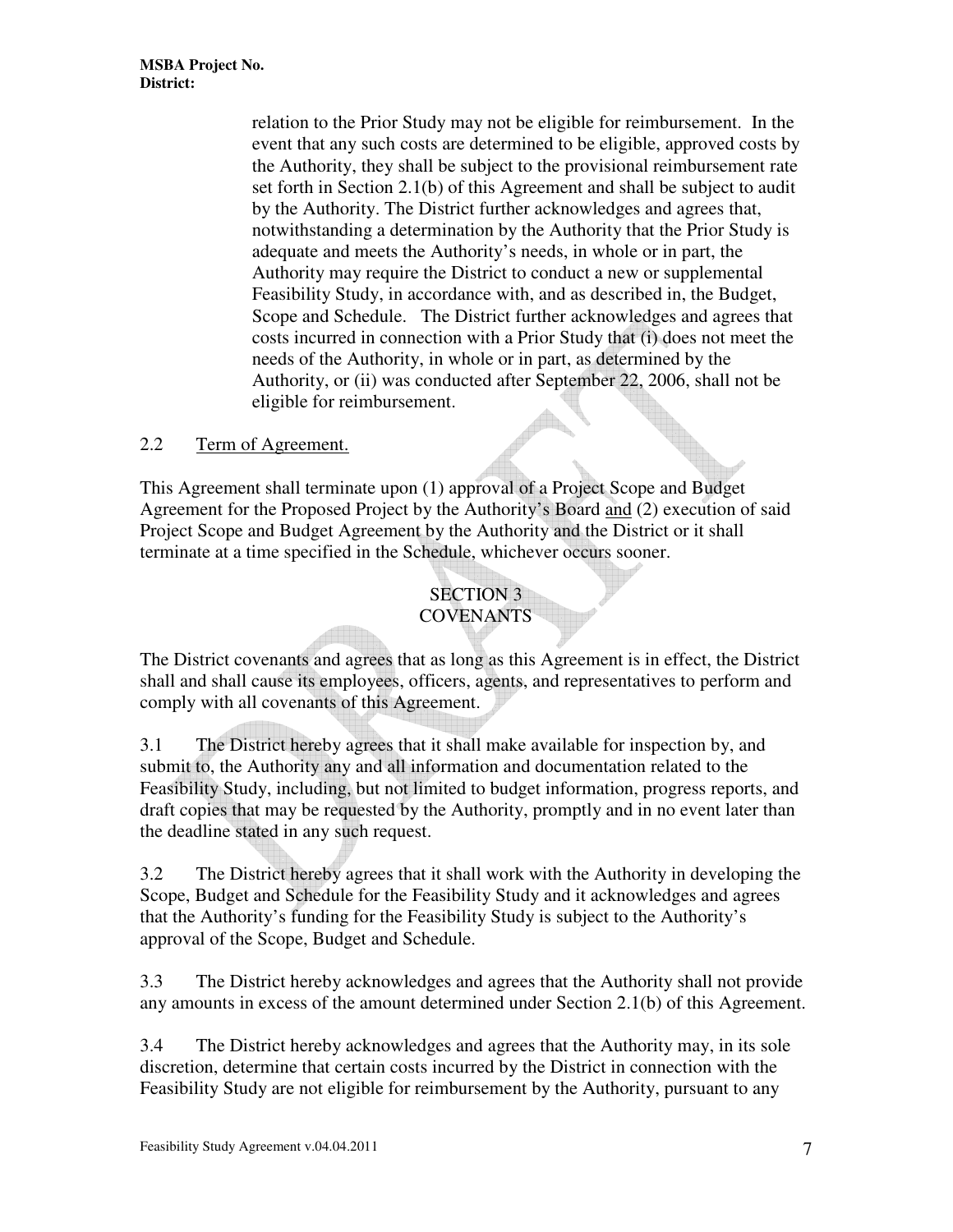applicable provisions of M.G.L. c. 70B, 963 CMR 2.00 e*t seq.*, including, but not limited to, sections  $2.10 \& 2.16(5)$ , and any other policies and guidelines of the Authority.

3.5 The District shall comply with all provisions of this Agreement; the provisions of all other agreements between the Authority and the District that relate to the Feasibility Study; the provisions of M.G.L. c. 70B, 963 CMR 2.00 *et seq*., and all policies and guidelines of the Authority; and all provisions of law applicable to the Feasibility Study, this Agreement, and any other agreements and documents related to the Feasibility Study, and shall take all action necessary to fulfill its obligations under this Agreement.

3.6 The District hereby acknowledges and agrees that the Authority shall not be required or obligated to make any payment for any eligible Feasibility Study costs while an Event of Default, as defined in section 8 of this Agreement, shall have occurred.

3.7 The District shall, and shall cause any Owner's Project Manager and Designer and their employees, subconsultants and agents to, keep adequate records of the Feasibility Study and make all Feasibility Study records and the Feasibility Study site(s) available to the Authority or representatives of the Authority for review during the course of the Feasibility Study.

3.8 The District hereby acknowledges and agrees that the duties of any Owner's Project Manager hired by and/or assigned to the Proposed Project by the District shall include, but not be limited to, fully and completely managing and coordinating on behalf of the District the administration of the Feasibility Study to completion. Any Owner's Project Manager hired by and/or assigned to the Proposed Project by the District shall be responsible for overseeing, tracking, and managing the Budget and Schedule. In the event that an Owner's Project Manager is not required for the Proposed Project, the District shall have the aforesaid duties and responsibilities in addition to any others imposed by M.G.L. c. 70B, 963 CMR, et seq., the policies and guidelines of the Authority, and any other applicable provisions of law.

3.9 The District hereby agrees that the Authority shall have free access to, and open communication with, any Owner's Project Manager hired by and/or assigned to the Proposed Project by the District and that the Authority shall have full and complete access to all information and documentation relating to the Proposed Project to the same extent that the District has such access. The District agrees that it shall require any such Owner's Project Manager to fully cooperate with the Authority in all matters related to the Proposed Project; to promptly communicate, transmit, and/or make available for inspection and copying any and all information and documentation requested by the Authority; to fully, accurately and promptly complete all forms and writings requested by the Authority; and to give complete, accurate, and prompt responses to any and all questions, inquiries and requests for information posed by the Authority. The District agrees that it shall not in any way, directly or indirectly, limit, obstruct, censor, hinder or otherwise interfere with the free flow of communication and information between the Owner's Project Manager and the Authority in all matters related to the Proposed Project and as provided herein; that it shall not suffer the same to occur by the act or omission of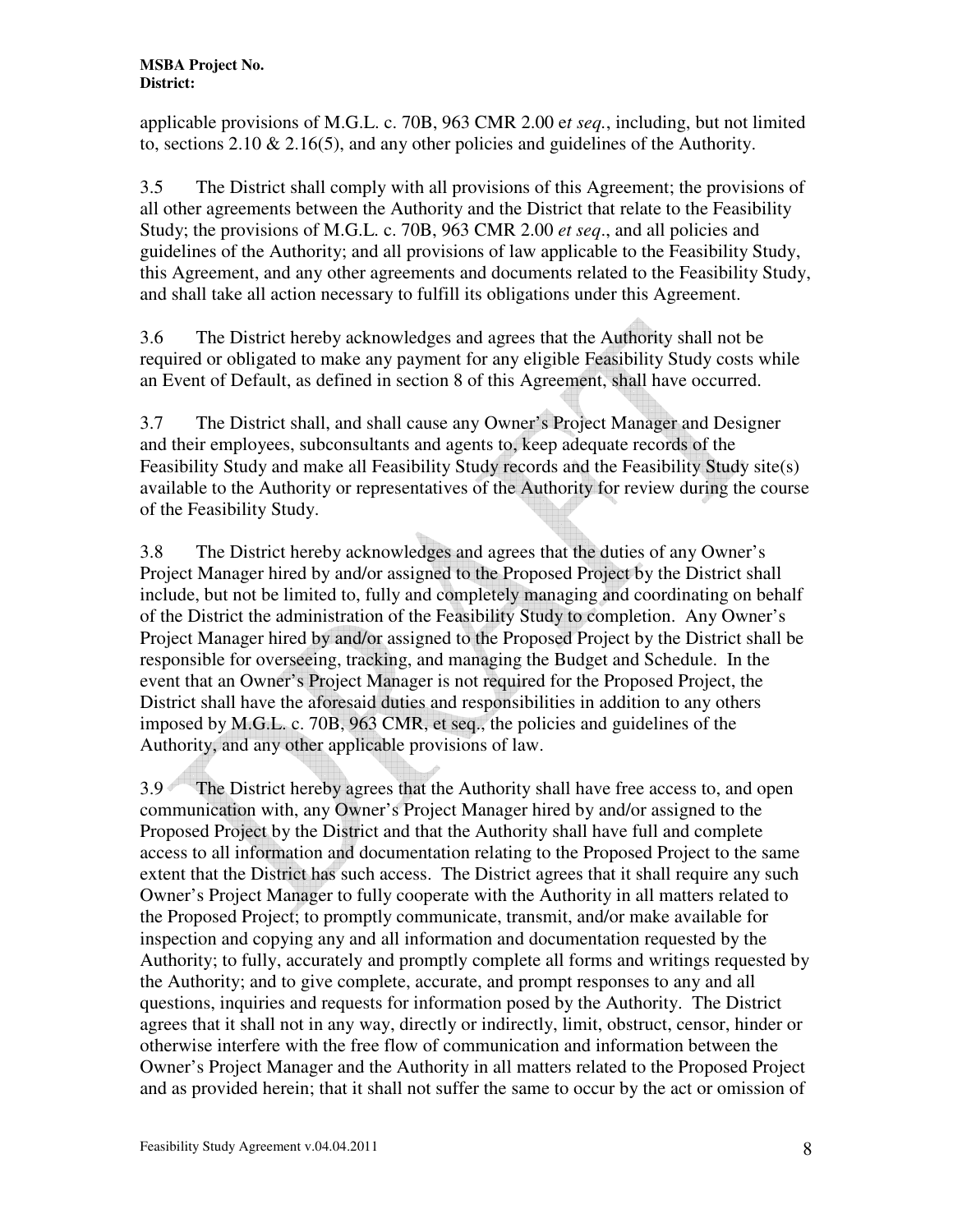any other person or entity; and that it shall not retaliate against the Owner's Project Manager for communicating information to the Authority as provided herein. The District agrees to execute, deliver and/or communicate to the Owner's Project Manager any and all authorizations, approvals, waivers, agreements, directives, and actions that are necessary to fulfill its obligations under this paragraph. The District further agrees that the Authority shall bear no liability whatsoever arising out of the Authority's knowledge or receipt of information communicated to the Authority by the Owner's Project Manager and that the District shall remain responsible for the management and completion of the Proposed Project.

3.10 The District hereby acknowledges and agrees that the duties of the Designer shall include, but not be limited to, those described in this Agreement, including, but not limited to, the Scope attached hereto as Exhibit B; 963 CMR 2.10(8); any applicable rules, regulations, policies and guidelines of the Authority; and any standard scope of services and the Design Contract prescribed by the Authority.

3.11 The District hereby acknowledges and agrees that neither the District nor any of its employees, officials, agents, consultants or contractors shall submit any false or intentionally misleading information or documentation to the Authority in connection with this Feasibility Study Agreement or the Feasibility Study, and further acknowledges and agrees that the submission of any such information or documentation may cause the Authority to suspend, revoke or terminate any and all payments otherwise due to the District and/or recover any previous payments made to the District, and the District may be ineligible for any funding from the Authority. The District hereby further agrees that it shall have a continuing obligation to update and notify the Authority in writing when it knows or has any reason to know that any information or documentation submitted to the Authority contains false, misleading or incorrect information.

3.12 The District hereby acknowledges and agrees that the Authority shall bear no responsibility or liability of any sort for the results of any Feasibility Study, environmental assessment, geotechnical site testing, any necessary site remediation, clean-up, or other site remediation services.

3.13 The District hereby acknowledges and agrees that it shall provide a final Feasibility Study report to the Authority, which shall be in a format that is prescribed by or otherwise acceptable to the Authority.

3.14 The District hereby acknowledges and agrees that the Authority's grant program is a non-entitlement, discretionary program based on need, and the Feasibility Study may not result in a school construction, renovation or repair project that is eligible for funding by the Authority.

3.15 The District shall not combine, consolidate, or conjoin in any way the procurement, pre-qualification or selection of an Owner's Project Manager or Designer for the Proposed Project with the procurement, pre-qualification or selection of an Owner's Project Manager or Designer for any other construction, repair or renovation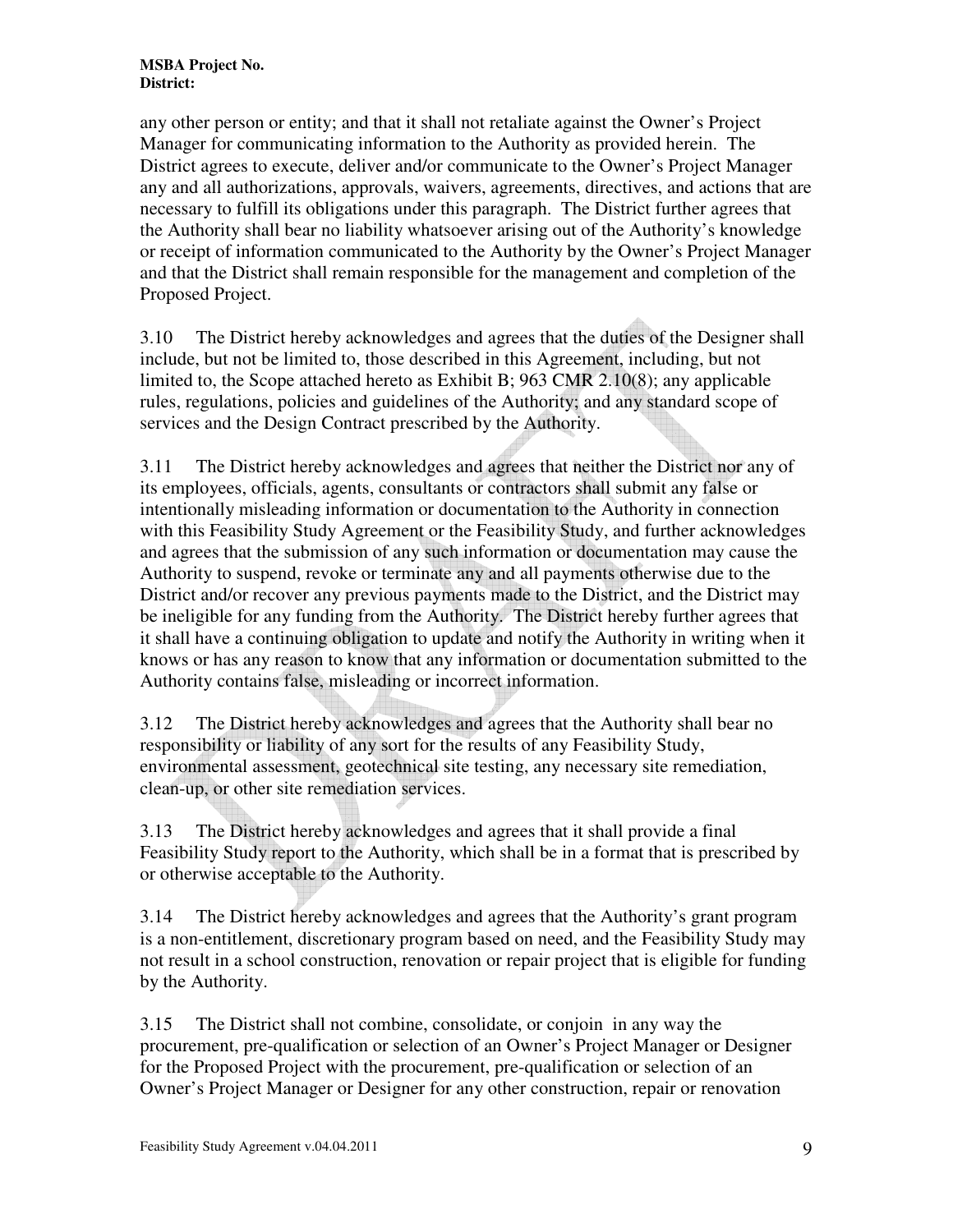project without the express prior written approval of a duly authorized representative of the Authority. Any costs incurred by the District that relate to, or arise out of, the use of a combined, consolidated or conjoined procurement, pre-qualification or selection process as proscribed above, including, but not limited to, the preparation of bid documents, requests for services, and requests for qualifications, without the express prior written approval of a duly authorized representative of the Authority shall not be eligible for reimbursement.

3.16 The District hereby acknowledges and agrees that Section 1601 of the American Recovery and Reinvestment Act of 2009 ("ARRA") provides that Davis Bacon labor standards apply to all projects financed with the proceeds of certain tax-favored bonds, including qualified school construction bonds. Accordingly, if the Authority's Board approves a Project for the District, the District shall, and shall require all Contractors and Subcontractors to, comply with the requirements set forth in 29 CFR Parts 1, 3 and 5, including without limitation, the requirement that all laborers and mechanics employed by Contractors and Subcontractors on projects funded directly by or assisted in whole or in part by and through the Federal Government pursuant to ARRA shall be paid wages at rates not less than those prevailing on projects of a character similar in the locality as determined by the Secretary of Labor in accordance with subchapter IV of chapter 31 of title 40, United States Code. The District further acknowledges and agrees that, with respect to the labor standards specified in this section, the Secretary of Labor shall have the authority and functions set forth in Reorganization Plan Numbered 14 of 1950 (64 Stat. 1267; 5 U.S.C. App.) and section 3145 of title 40, United States Code. If the Authority's Board approves a Project for the District, in order to comply with the requirements set forth in 29 CFR 5.5, the District shall include the language set forth in **Exhibit "E"** hereto in each bid solicitation and construction contract financed by the Total Facilities Grant provided pursuant to the Project Funding Agreement.

## SECTION 4 PAYMENTS AND AUDIT

4.1 Subject to the terms and conditions of the Agreement, the Authority shall reimburse the District for eligible, approved costs incurred in connection with the Feasibility Study in accordance with the following:

> (a) Using the Authority's Pro-Pay system, the District shall submit requests for reimbursement on a monthly basis to the Authority in a format prescribed by the Authority. Each monthly request for reimbursement shall be approved locally by a duly authorized representative of the District, shall be in a form acceptable to the Authority, shall include reasonable detail, including, but not limited to (1) the amount of funding requested, (2) the nature of the materials or property or services received, (3) the total value of the work performed and materials furnished by the Owner's Project Manager, if any, the Designer, and each consultant, subconsultant or vendor to date, and (4) the value of the work completed during the Feasibility Study. The District agrees that each request for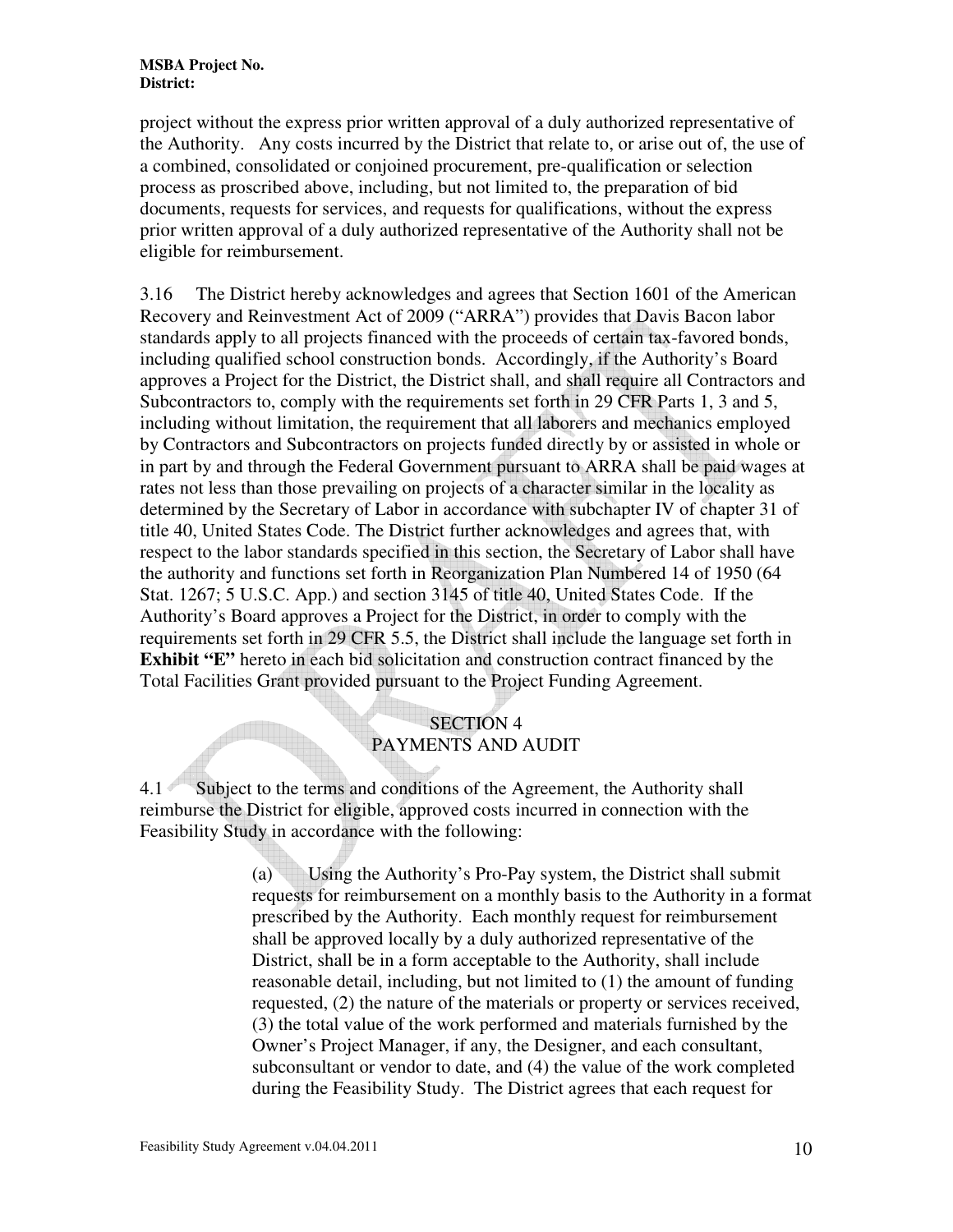reimbursement shall be accompanied by the invoices for each of the amounts requisitioned and any other supporting documentation and information substantiating the District's request for reimbursement, as the Authority may request, in a form satisfactory to the Authority.

(b) Each request for reimbursement shall include a written certification signed by a duly authorized representative of the District stating that: (1) such request for reimbursement is solely for Feasibility Study costs, (2) the obligations itemized in the request for reimbursement have not been the basis for a prior request for reimbursement submitted by the District that has been paid or rejected by the Authority, (3) the reimbursement requested is due for work actually and properly performed or materials or property actually supplied prior to the date of the requisition, (4) the reimbursement requested is for costs that already have been duly paid by the District, and (5) such reimbursement requested is within the Budget approved by the Authority.

(c) The Authority shall review all requests for reimbursement properly submitted pursuant to this Agreement as soon as reasonably possible. The Authority shall not consider requests for reimbursement that are not, as reasonably determined by the Authority, (1) timely and properly submitted, (2) in accordance with the most recent Budget approved by the Authority, and (3) for eligible Feasibility Study costs incurred by the District. The District understands and agrees that no reimbursement shall be made by the Authority unless the District has complied with all of the terms and conditions of this Agreement, the applicable provisions of M.G.L. c. 70B, chapters 208 and 210 of the Acts of 2004, 963 CMR 2.00 *et seq*., and all policies and guidelines of the Authority.

(d) After receipt from the District of a timely and properly submitted request for reimbursement pursuant to this Agreement, the Authority shall make payment to the District of the Authority's share of approved, eligible Feasibility Study costs, subject to the terms and conditions of this Agreement. The District hereby agrees and acknowledges that the amount of approved, eligible Feasibility Study costs reimbursed by the Authority may be subject to change, pending audit, including but not limited to an audit pursuant to Section 4.2 of this Agreement and the final close-out audit pursuant to Section 4.3 of this Agreement.

4.2 The Authority may review and perform a preliminary audit on each request for reimbursement submitted pursuant to this Agreement to ensure that only eligible costs of the Feasibility Study are approved and paid by the Authority. Any such preliminary audits shall be conducted in accordance with 963 CMR 2.16 and other policies and guidelines of the Authority. In the event that the Authority determines that an item contained in a request for reimbursement submitted by the District pursuant to this Agreement is not eligible for reimbursement by the Authority, the Authority shall adjust a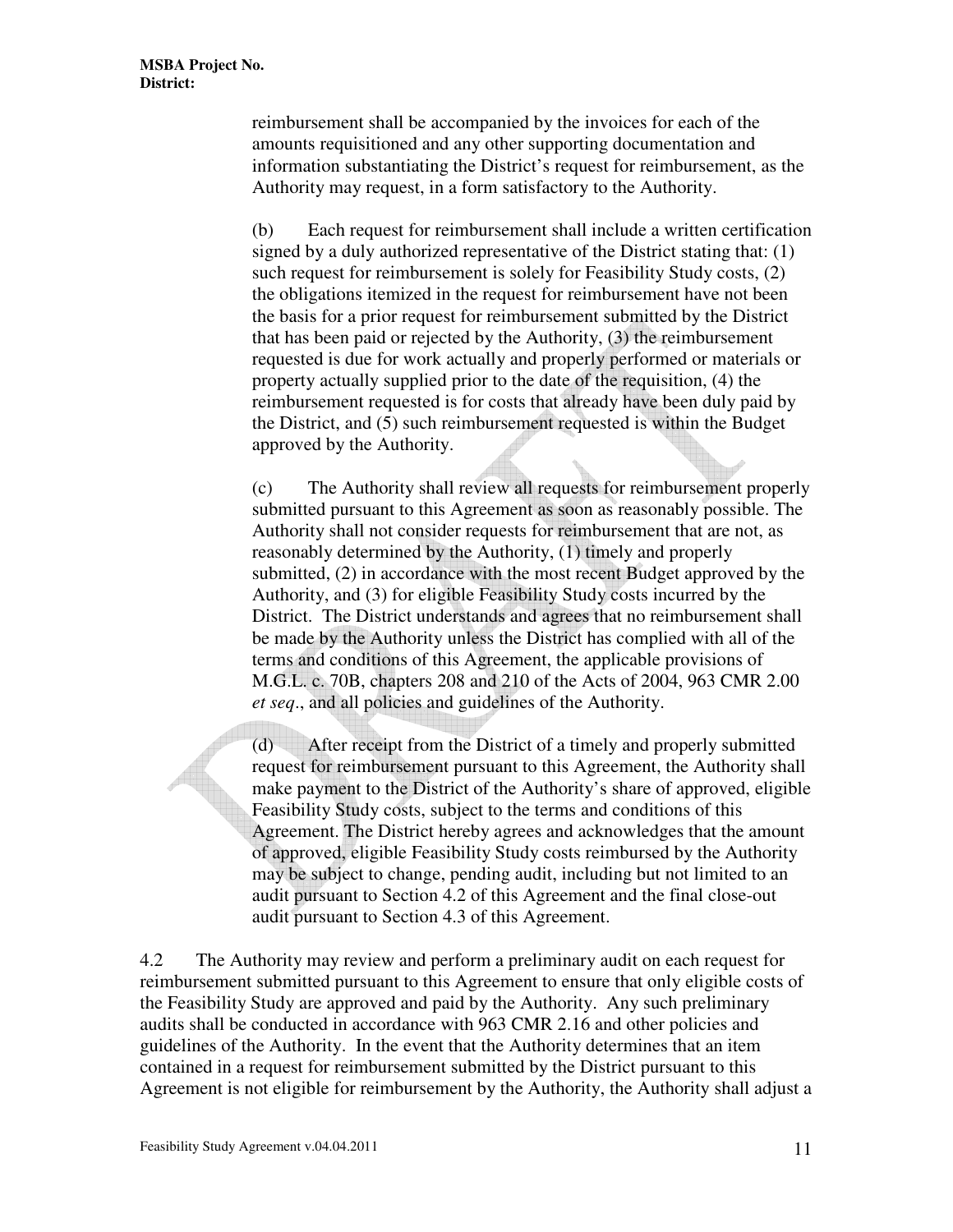subsequent reimbursement to the District to account for the ineligible costs. The District hereby acknowledges and agrees that each audit conducted pursuant to this Section 4.2 is preliminary, and the Authority may further adjust and alter the results of a preliminary audit after it conducts subsequent audits or a final close-out audit of the Feasibility Study.

4.3 The District hereby acknowledges and agrees that a final, close-out audit of the Feasibility Study by the Authority shall include an audit of all requests for reimbursement submitted and all reimbursements made by the Authority. The final, close-out audit shall be conducted in accordance with 963 CMR 2.16 and any other applicable regulations, policies and guidelines of the Authority. The District shall make all documents and materials requested by the Authority or its representatives available in a timely manner. The District further acknowledges and agrees that the final, close-out audit of the Feasibility Study may not occur until such time as the Authority conducts its final, closeout audit of the project that may result from the Feasibility Study, should the District be approved for any such project. Any adjustments applicable as a result of the final, closeout audit may be made in the final amount of the Total Facilities Grant, as determined by the Authority.

# SECTION 5 REPRESENTATIONS AND WARRANTIES

 The District hereby warrants and represents that each of the following statements is true, correct and complete:

5.1 The District is validly organized and existing under and by virtue of the laws of the Commonwealth, has full power and authority to own its properties and carry on its business as now conducted, and has full power and authority to execute, deliver and perform its obligations under this Agreement and all other documents related to the Feasibility Study.

5.2 The District is duly authorized to execute and deliver this Agreement and has taken all necessary steps to authorize the execution and delivery of this Agreement, to undertake the Feasibility Study and to perform and consummate all transactions contemplated by this Agreement.

5.3 The undersigned has the full legal authority to execute this Agreement on behalf of the District and to bind the District to its provisions.

5.4 This Agreement does not and will not, to any material extent, conflict with, or result in violation of any applicable provisions of law, including, but not limited to, any statute, charter, by-law, ordinance, rule or regulation, or any judgment, order, rule or regulation of any court or other agency of government.

5.5 The District has all requisite legal power and authority to own and operate the School that is the subject of the Feasibility Study and to undertake and oversee the Feasibility Study or, in the case of a school facility that is leased by the District, the District has all of the requisite legal power and authority to control and operate the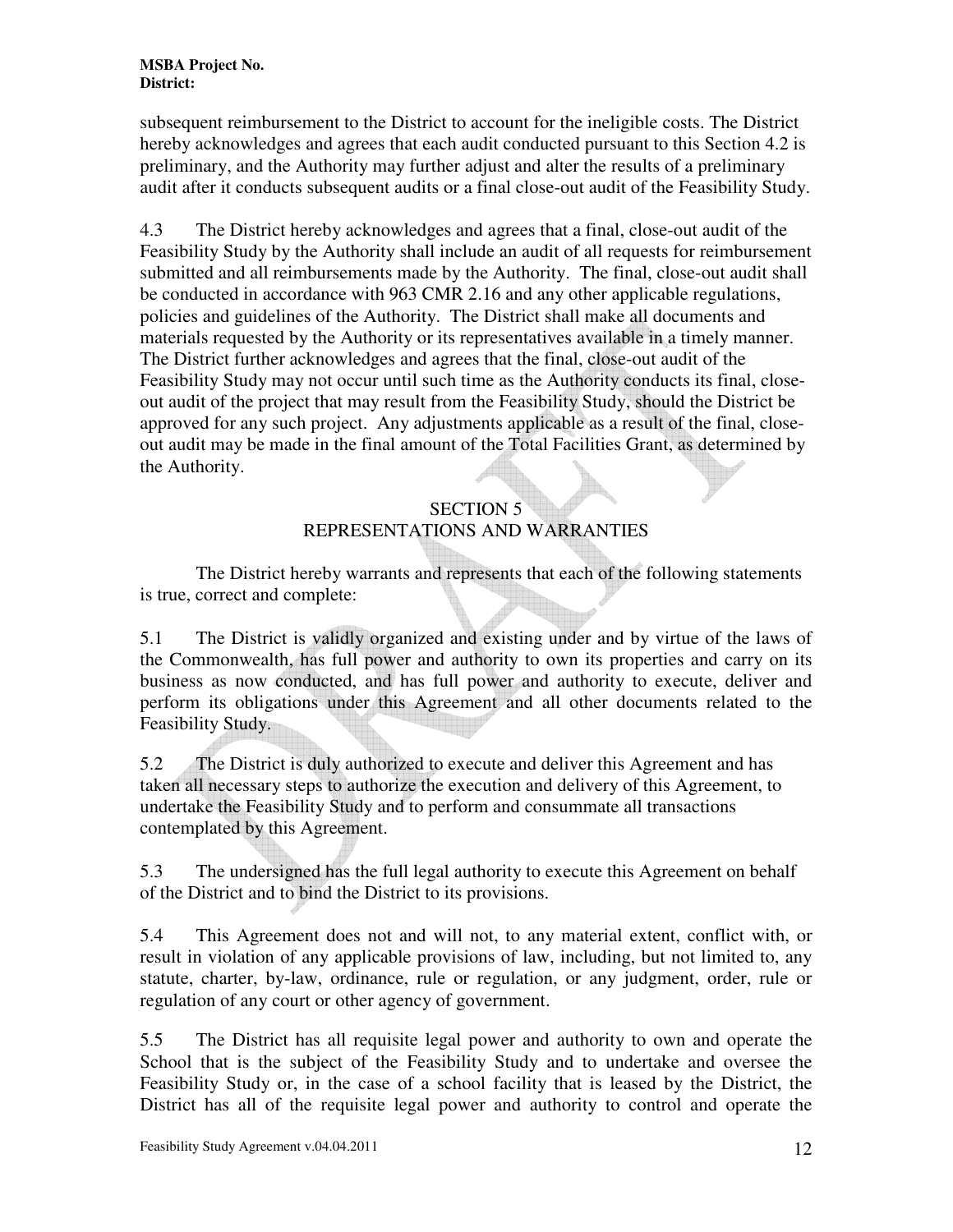School that is the subject of the Feasibility Study and to undertake and oversee the Feasibility Study pursuant to a lease which assures that the District has exclusive jurisdiction and control of the School and the land upon which it is situated for the anticipated useful life of the Proposed Project.

5.6 No information furnished by or on behalf of the District to the Authority in this Agreement, the Budget, the Initial Compliance Certification, or any other document, certificate or written statement furnished to the Authority in connection with the Feasibility Study contains any untrue statement of a material fact or omitted, omits or will omit to state a material fact necessary in order to make the statements contained in this Agreement or therein not misleading in light of the circumstances in which the same were made.

5.7 The District has duly obtained all necessary votes, resolutions, authorizations, appropriations and local approvals, in accordance with formats prescribed by or otherwise acceptable to the Authority, and has taken all actions necessary or required by law to enable it to enter into this Agreement and to fund and perform its obligations hereunder, in accordance with the Authority's guidelines, regulations, policies and standards. This Agreement constitutes a valid and binding obligation of the District, enforceable in accordance with its terms, except as such enforceability may be limited by bankruptcy, insolvency, moratorium, reorganization or other laws heretofore or hereafter enacted and general equity principles.

5.8 No litigation before or by any court, public board or body is pending or threatened against the District or the Authority seeking to restrain or enjoin the execution and delivery of this Agreement or the Feasibility Study, or contesting or affecting the validity of this Agreement or the power of the District to pay its share of the Feasibility Study.

5.9 The District has implemented policies and procedures to prevent and eliminate fraud, waste and abuse of public funds in connection with the Feasibility Study and any future construction or renovation projects that may be forthcoming as a result of the Feasibility Study.

5.10 The District has submitted all audit materials requested by the Authority in connection with any project for which the District has received or anticipates receiving funding from the Authority.

5.11 All meetings of all public bodies in the District that relate in any way to the Proposed Project, including, but not limited to, the meetings of the District's school building committee, have been conducted, and shall be conducted, in compliance with the provisions of G.L. c. 30A, §§ 18 – 25, 940 CMR 29.00 *et seq.*, the so-called Open Meeting Law, and all other applicable law.

### SECTION 6 INSURANCE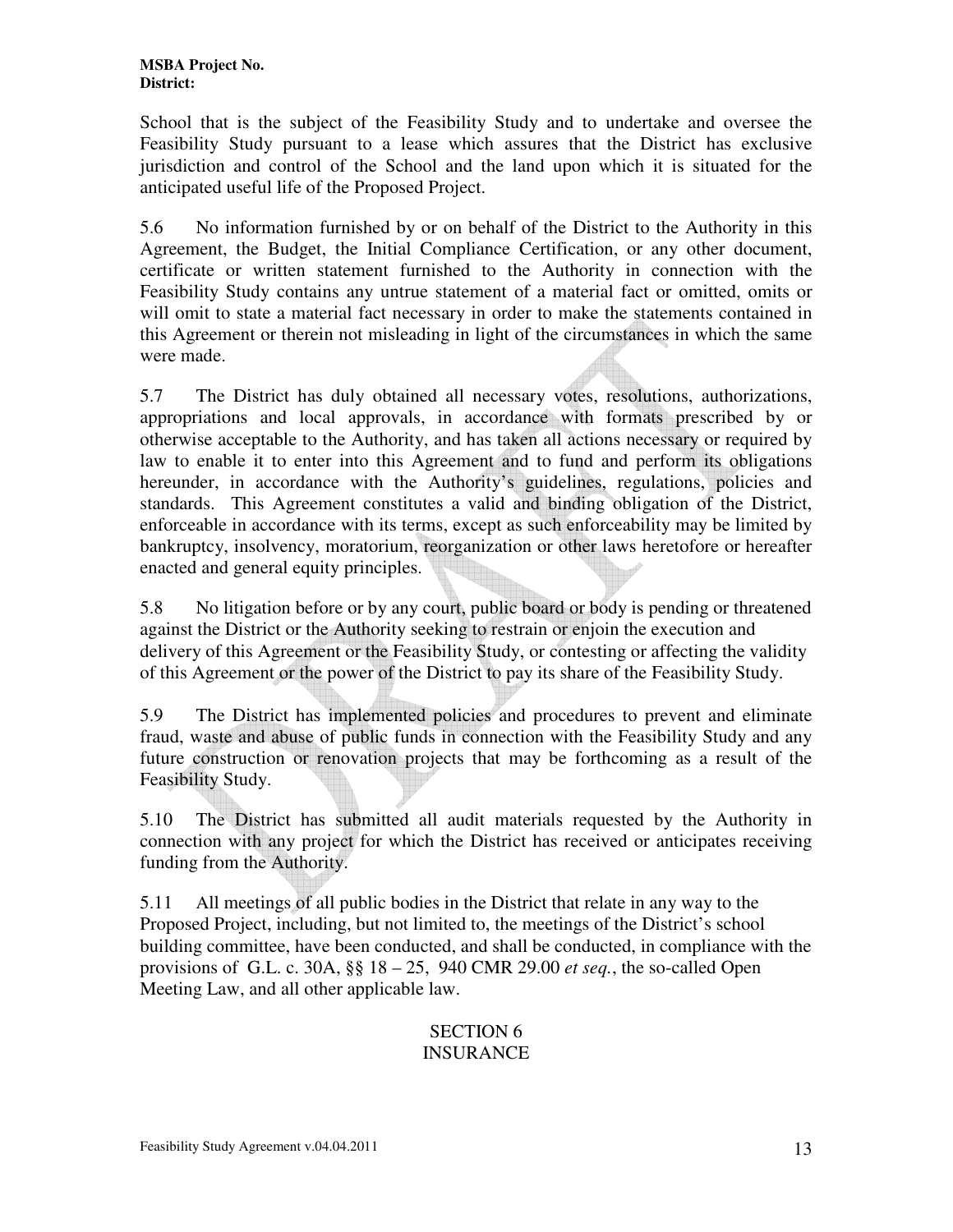- 6.1 The District shall obtain and maintain all insurance required by law and insurance of such types and limits and upon such terms and conditions as may be required by, or as may be acceptable to, the Authority.
- 6.2 The District shall require by contractual obligation, and shall also ensure by the exercise of due diligence, that any Designer hired by the District in connection with the Feasibility Study obtain and maintain, at a minimum, insurance of such types and limits and upon such terms and conditions as may be required by law and as may be prescribed by the Authority in the Design Contract between the Designer and the District.
- 6.3 Except where the Owner's Project Manager is an existing employee of the District, the District shall require by contractual obligation, and shall also ensure by the exercise of due diligence, that any Owner's Project Manager hired by the District obtain and maintain, at a minimum, insurance of such types and limits and upon such terms and conditions as may be required by law and as may be prescribed by the Authority in its standard contract for Owner's Project Manager services which is incorporated by reference herein.

### SECTION 7

## COMPLIANCE WITH CONTRACT DOCUMENTS, PROJECT PERMITS AND OTHER APPLICABLE LAW

7.1 The District shall take all reasonable actions designed to ensure that the Feasibility Study complies with all applicable contract documents, building codes, laws, rules and regulations and to ensure that all necessary project permits have been obtained. Notwithstanding any right of approval or review held or exercised by the Authority in connection with this Agreement or the Feasibility Study, the District shall be responsible for the successful performance and completion of the Feasibility Study in accordance with this Agreement, the Design Contract, design documents and project permits, if any, and for the economical and efficient operation and administration of the Feasibility Study.

### SECTION 8 DEFAULTS AND REMEDIES

8.1 The occurrence of any of the following events shall constitute, and is herein defined to be, an Event of Default under this Agreement:

(a) If the District shall fail to perform and observe any covenant, agreement or condition on its part provided in this Agreement and such failure shall continue for a period of thirty (30) days after written notice thereof shall be given to the District by the Authority; provided if such failure cannot be remedied within such thirty (30) day period, it shall not constitute an Event of Default hereunder if corrective action satisfactory to the Authority, as determined by the Authority in writing, is instituted by the District within such period and diligently pursued until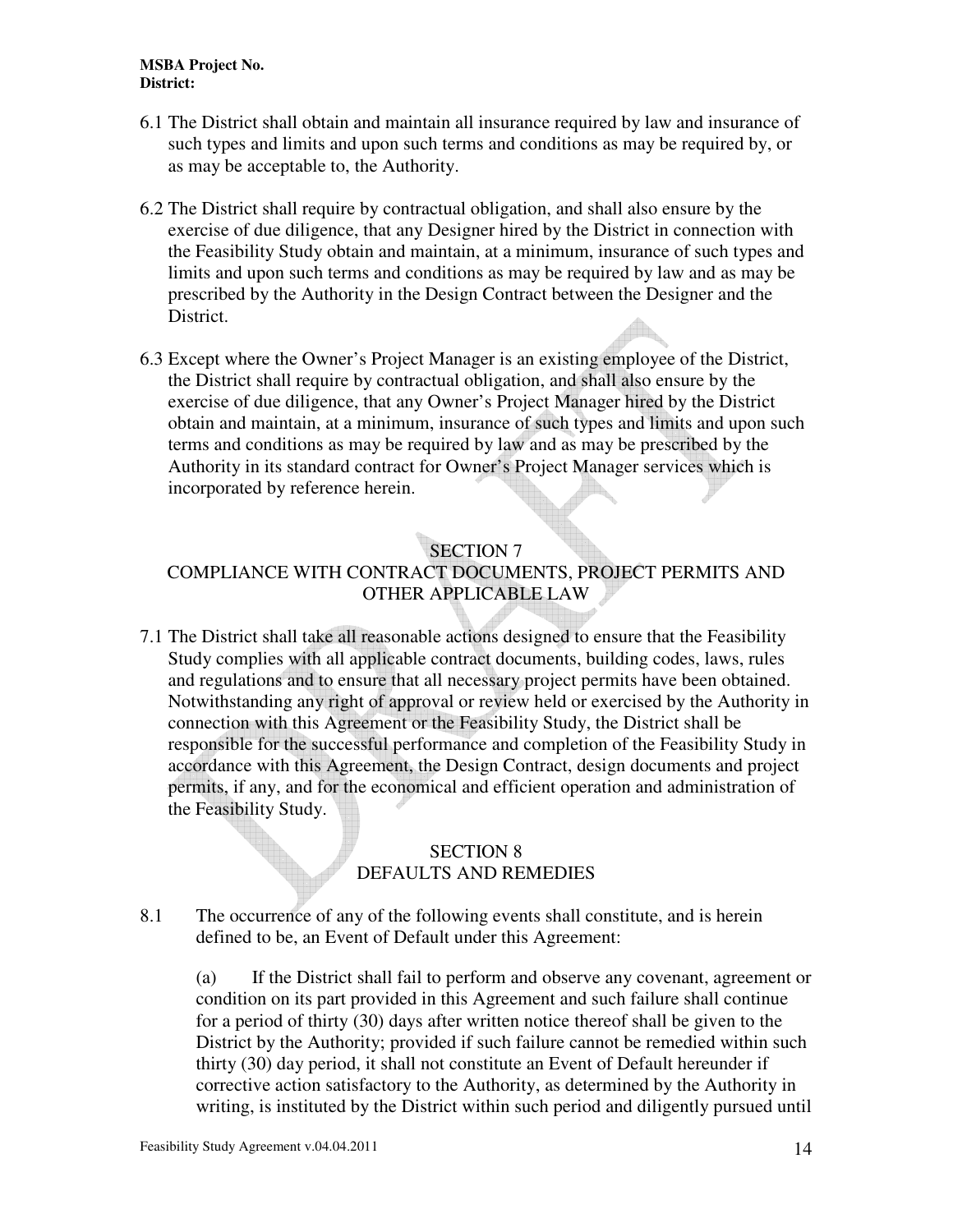the failure is remedied. Any forbearance or failure of the Authority in giving such written notice shall not amount to any waiver of the Authority's rights under this Agreement as to the same or subsequent breaches and shall not preclude the Authority from pursuing any of its rights or remedies provided under this Agreement or as otherwise provided by law.

(b) If any representation or warranty made by the District in this Agreement or in any other agreement entered into by the District with the Authority shall prove to have been incorrect or to be misleading in any material respect.

- 8.2 If any Event of Default hereunder shall occur and be continuing, the Authority may proceed to protect its rights under this Agreement, and may: (a) terminate this Agreement, (b) permanently withhold or temporarily suspend payment of any eligible, approved costs to the District, (c) recover any payments of eligible, approved costs previously made to the District, and/or (d) exercise any other right or remedy upon such default as may be granted to the Authority under this Agreement or under any other applicable provision of law.
- 8.3 No remedy conferred upon or reserved to the Authority is intended to be exclusive and every such remedy shall be cumulative and shall be in addition to every other remedy given under this Agreement or now or hereafter existing at law or in equity. No delay or omission to exercise any right, remedy or power accruing upon any Event of Default shall impair any such right, remedy or power or shall be construed to be a waiver thereof, but any such right, remedy or power may be exercised from time to time and as often as the Authority may deem expedient.

#### SECTION 9 OTHER TERMS

- 9.1 Governing Law. This Agreement shall be governed by, construed, and enforced in accordance with, the laws of the Commonwealth of Massachusetts.
- 9.2 Venue. Any civil action brought against the Authority by the District, or any person or entity claiming by, through or under it, that arises out of the provisions of this Agreement, shall only be brought in the Superior Court for Suffolk County, Massachusetts. The District, for itself and for any person or entity claiming by, through or under it, hereby waives any defenses that it may have as to the venue to which it has agreed herein, including, but not limited to, any claim that this venue is improper or that the forum is inconvenient. The District for itself and for any person or entity claiming by, through or under it, hereby waives all rights, if any, to a jury trial in any such civil action that may arise out of the provisions of this Agreement.
- 9.3 Indemnification of the Authority by the District. To the fullest extent permitted by law, the District shall indemnify and hold harmless the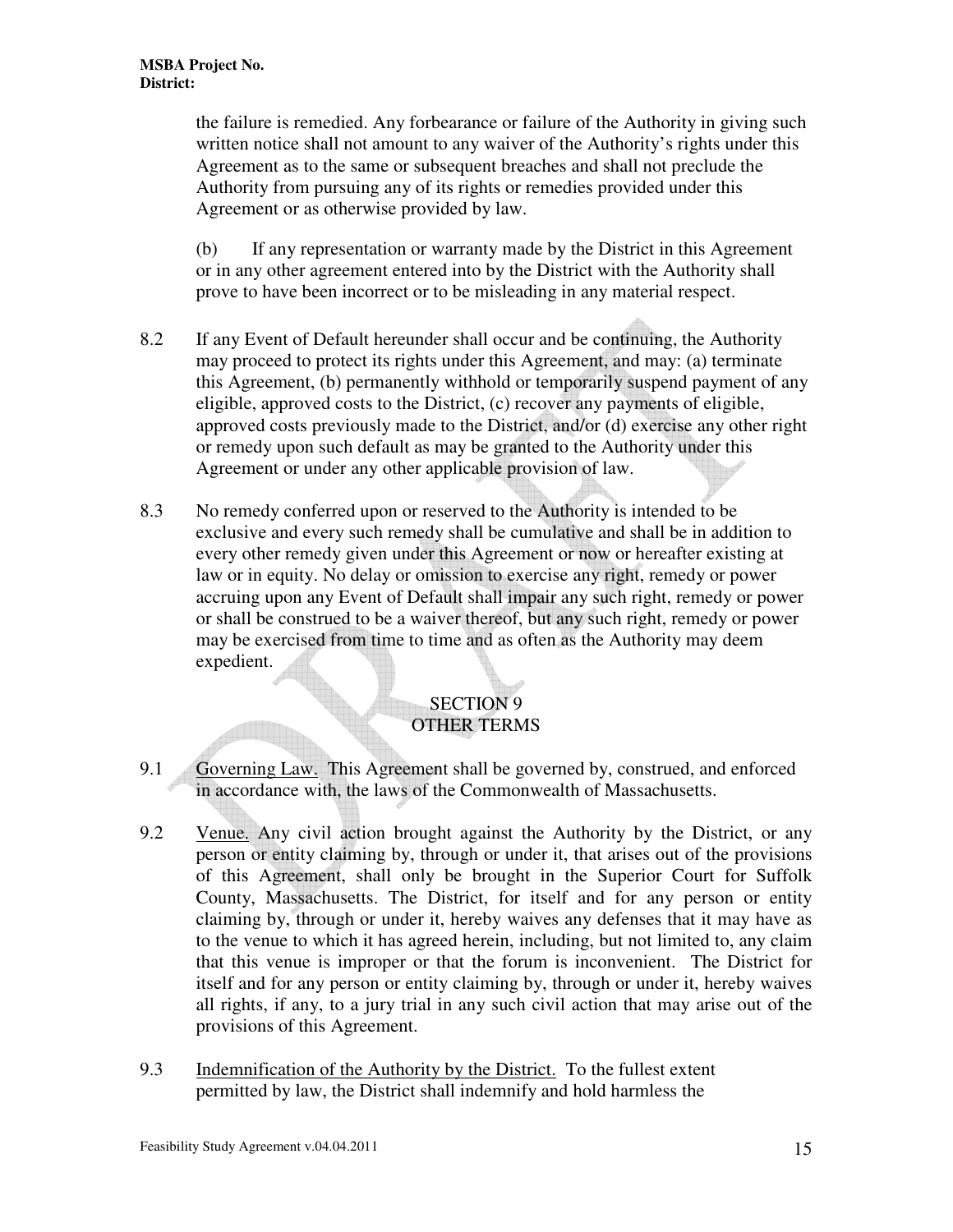Authority and its officers, agents and employees from and against any and all claims, actions, damages, liabilities, injuries, costs, fees, expenses, or losses, including, without limitation, reasonable attorney's fees and costs of investigation and litigation, whatsoever which may be incurred by, or for which liability may be asserted against, the Authority or any of its officers, agents or employees arising out of any activities undertaken by, for, or on behalf of the District in the execution or implementation of this Agreement or with respect to the Feasibility Study, including, but not limited to, the performance of any contract or obligation directly or indirectly related to the Feasibility Study. Such obligation shall not be construed to negate or abridge any other obligation of indemnification running to the Authority which would otherwise exist.

- 9.4 Members, Employees Not Liable. No member or employee of the Authority shall be charged or held personally or contractually liable by or to the District under any term or provision of this Agreement or because of any breach thereof or because of its execution or attempted execution.
- 9.5 Assignability. The District shall not assign any interest, in whole or in part, in this Agreement and shall not transfer any interest in the same, whether by assignment or novation, without the prior written approval of the Authority.
- 9.6 Payment Not A Waiver.

The Authority's payment(s) to the District under this Agreement or its review, approval or acceptance of any actions by the District under this Agreement shall not operate as a waiver of any rights under this Agreement and the District shall remain liable to the Authority for all damages incurred by the Authority as a result of the District's failure to perform in accordance with the terms and conditions of this Agreement.

The rights and remedies of the Authority provided for under this Agreement are in addition to any other rights or remedies provided by law. The Authority may assert a right to recover damages by any appropriate means, including, but not limited to, set-off, suit, withholding, recoupment, or counterclaim either during or after performance of this Agreement.

9.7 Notices. Any notices required or permitted to be given by either of the Parties hereunder shall be given in writing and shall be delivered to the addressee (a) inhand (b) by certified mail, postage prepaid, return receipt requested; (c) by facsimile; or (d) by a commercial overnight courier that guarantees next day delivery and provides a receipt, and such notices shall be addressed as follows:

#### If to the Authority:

Massachusetts School Building Authority 40 Broad Street, Suite 500 Boston, MA 02109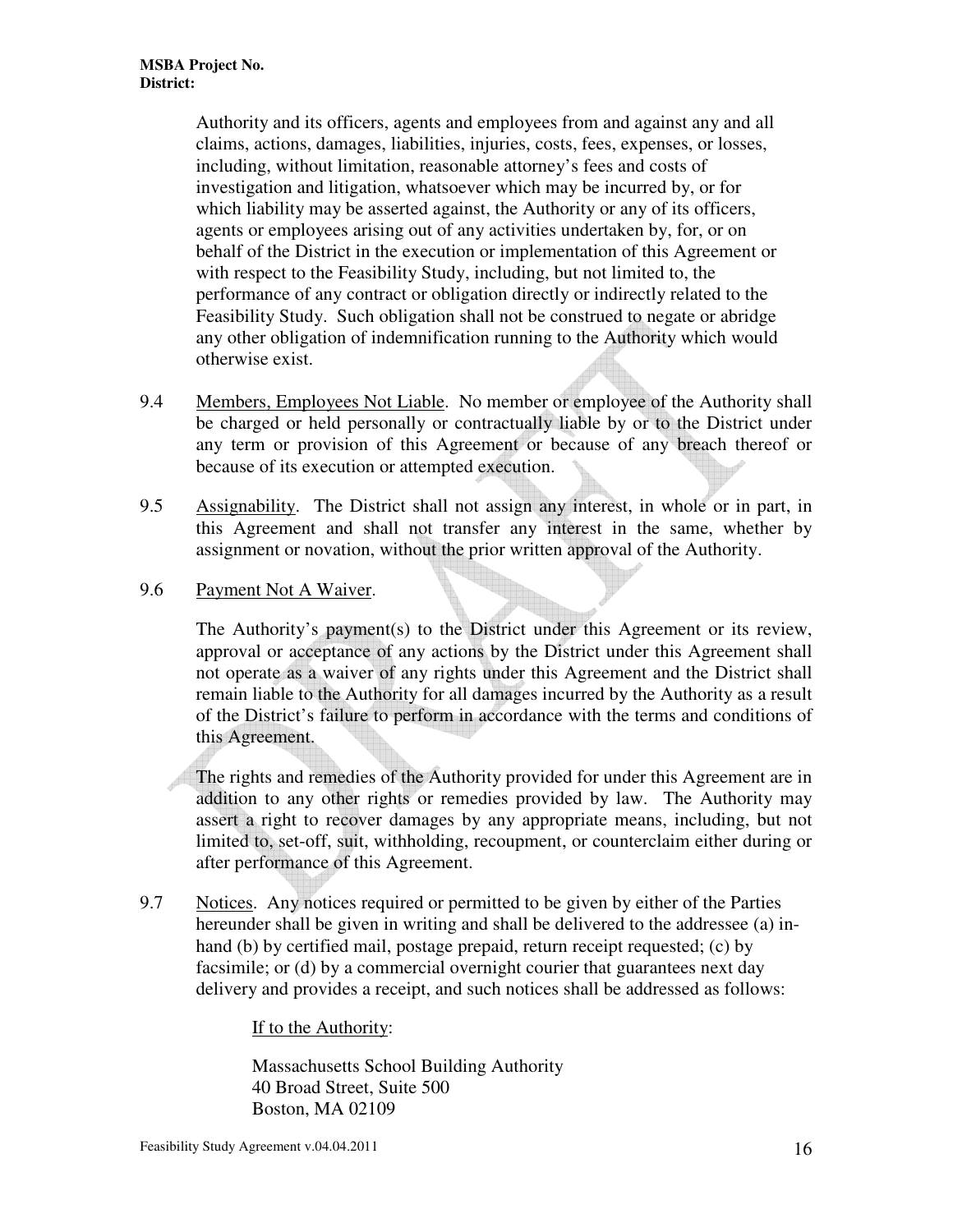> Attention: Director of Capital Planning Facsimile: (617) 720-8460

If to the District:

 XXXXXXXXXXXXXXXX XXXXXXXXXXXXX XXXXXXXXXXXX MA XXXXX Attention: (TITLE OF ELECTED OR APPOINTED OFFICIAL) Facsimile: XXXXXXXXXXXXXX

or to such other address or addressee as the District and the Authority may from time to time specify in writing. Any notice shall be effective only upon receipt, which for any notice given by facsimile shall mean notice that has been received by the party to whom it is sent as evidenced by a confirmation slip that bears the time and date of receipt.

9.8 Severability. If any provisions of this Agreement shall for any reason be held to be invalid or unenforceable, the invalidity or unenforceability of such provision shall not affect any of the remaining provisions of this Agreement, and this Agreement shall be construed and enforced as if such invalid or unenforceable provision had not been contained herein.

9.9 Counterparts. This Agreement may be executed in one or more counterparts, any of which shall be regarded for all purposes as an original and all of which constitute but one and the same instrument. Each party agrees that it will execute any and all documents or other instruments, and take such other actions as may be necessary to give effect to the terms of this Agreement.

9.10 No Waiver. No waiver by either party of any term or conditions of this Agreement shall be deemed or construed as a waiver of any other terms or conditions, nor shall a waiver of any breach be deemed to constitute a waiver of any subsequent breach, whether of the same or of a different section, subsection, paragraph, clause, phrase, or other provision of this Agreement.

9.11 Integration. This Agreement merges and supersedes all prior negotiations, representations, and agreements between the Parties hereto relating to the Feasibility Study and constitutes the entire agreement between the Parties hereto with respect to the Feasibility Study and the Authority's funding of a portion of the eligible, approved costs of the Feasibility Study.